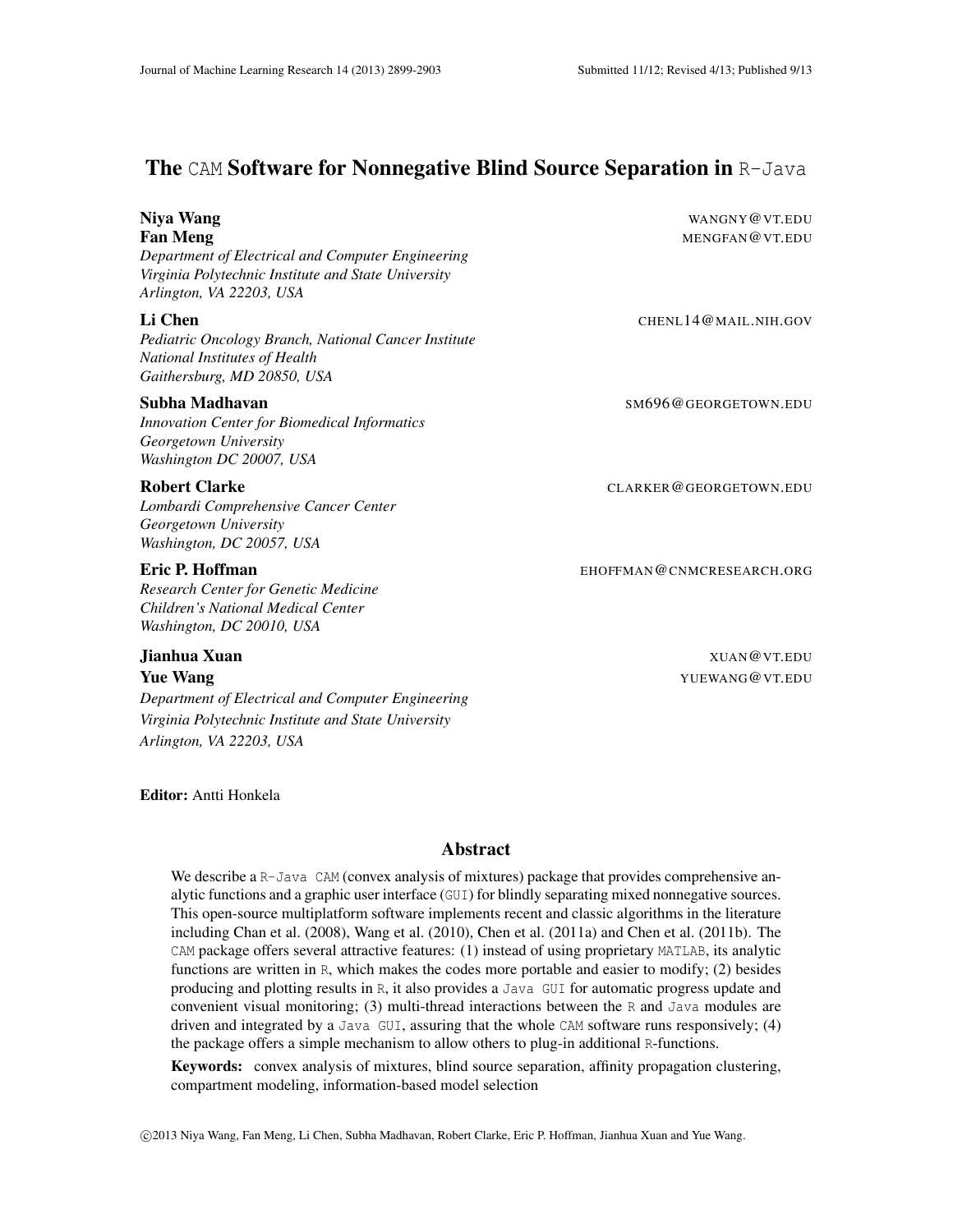#### 1. Overview

Blind source separation (BSS) has proven to be a powerful and widely-applicable tool for the analysis and interpretation of composite patterns in engineering and science (Hillman and Moore, 2007; Lee and Seung, 1999). BSS is often described by a linear latent variable model  $X = AS$ , where X is the observation data matrix,  $\bf{A}$  is the unknown mixing matrix, and  $\bf{S}$  is the unknown source data matrix. The fundamental objective of BSS is to estimate both the unknown but informative mixing proportions and the source signals based only on the observed mixtures (Child, 2006; Cruces-Alvarez et al., 2004; Hyvarinen et al., 2001; Keshava and Mustard, 2002).

While many existing BSS algorithms can usefully extract interesting patterns from mixture observations, they often prove inaccurate or even incorrect in the face of real-world BSS problems in which the pre-imposed assumptions may be invalid. There is a family of approaches exploiting the source non-negativity, including the non-negative matrix factorization (NMF) (Gillis, 2012; Lee and Seung, 1999). This motivates the development of alternative BSS techniques involving exploitation of source nonnegative nature (Chan et al., 2008; Chen et al., 2011a,b; Wang et al., 2010). The method works by performing convex analysis of mixtures (CAM) that automatically identifies pure-source signals that reside at the vertices of the multifaceted simplex most tightly enclosing the data scatter, enabling geometrically-principled delineation of distinct source patterns from mixtures, with the number of underlying sources being suggested by the minimum description length criterion.

Consider a latent variable model  $\mathbf{x}(i) = \mathbf{As}(i)$ , where the observation vector  $\mathbf{x}(i) = [x_1(i), ..., x_M(i)]^T$  can be expressed as a non-negative linear combination of the source vectors  $\mathbf{s}(i) = [s_1(i),...,s_J(i)]^T$ , and  $\mathbf{A} = [\mathbf{a}_1,...,\mathbf{a}_J]$  is the mixing matrix with  $\mathbf{a}_j$  being the *j*th column vector. This falls neatly within the definition of a convex set (Fig. 1) (Chen et al., 2011a):

$$
\mathbf{X} = \left\{ \sum_{j=1}^{J} s_j(i) \mathbf{a}_j | \mathbf{a}_j \in \mathbf{A}, s_j(i) \ge 0, \sum_{j=1}^{J} s_j(i) = 1, i = 1, ..., N \right\}.
$$

Assume that the sources have at least one sample point whose signal is exclusively enriched in a particular source (Wang et al., 2010), we have shown that the vertex points of the observation simplex (Fig. 1) correspond to the column vectors of the mixing matrix (Chen et al., 2011b). Via a minimum-error-margin volume maximization, CAM identifies the optimum set of the vertices (Chen et al., 2011b; Wang et al., 2010). Using the samples attached to the vertices, compartment modeling (CM) (Chen et al., 2011a) obtains a parametric solution of A, nonnegative independent component analysis (nICA) (Oja and Plumbley, 2004) estimates  $A$  (and s) that maximizes the independency in s, and nonnegative well-grounded component analysis (nWCA) (Wang et al., 2010) finds the column vectors of A directly from the vertex cluster centers.



Figure 1: Schematic and illustrative flowchart of R-Java CAM package.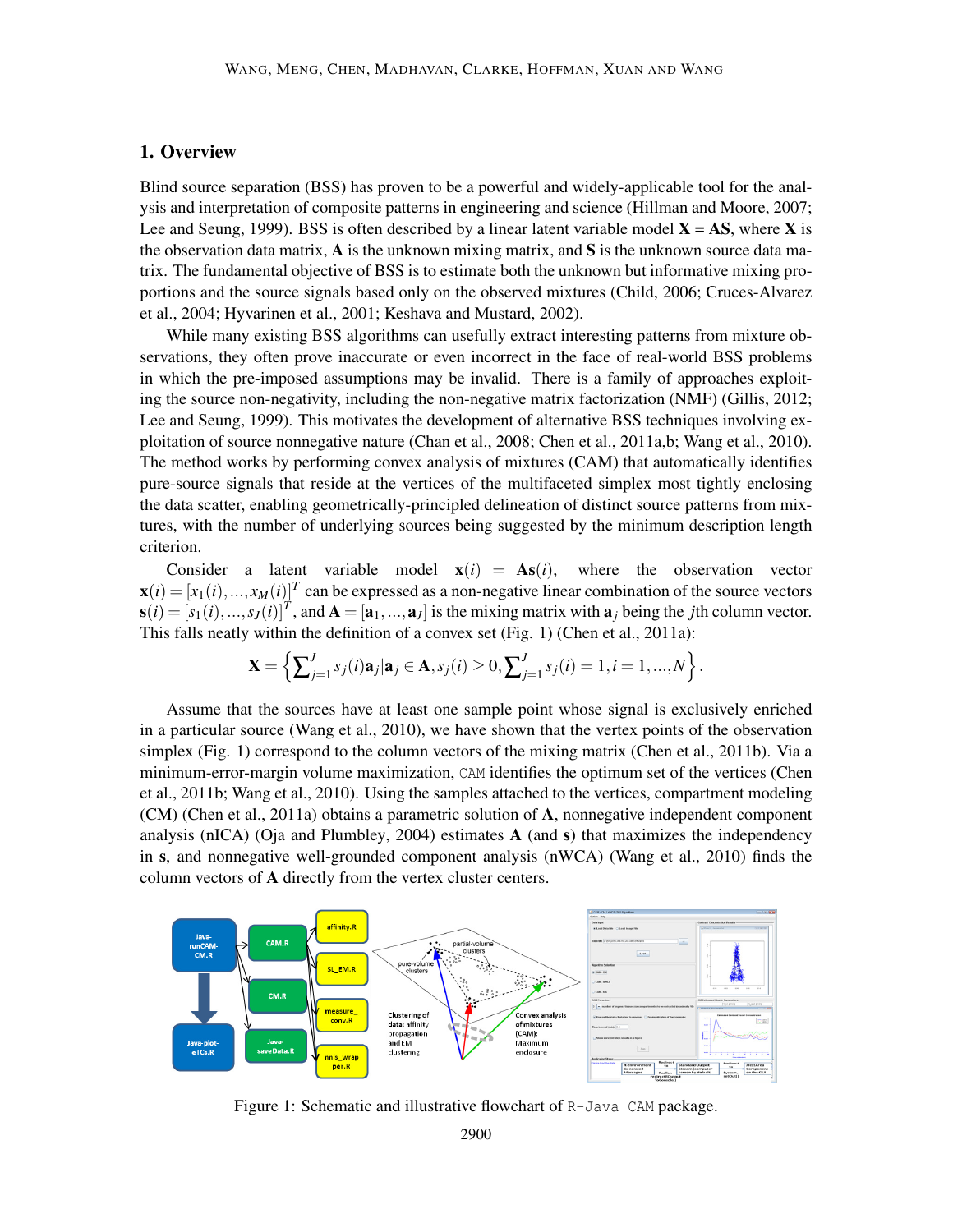In this paper we describe a newly developed R-Java CAM package whose analytic functions are written in R, while a graphic user interface  $(GUT)$  is implemented in Java, taking full advantages of both programming languages. The core software suite implements CAM functions and includes normalization, clustering, and data visualization. Multi-thread interactions between the R and Java modules are driven and integrated by a Java GUI, which not only provides convenient data or parameter passing and visual progress monitoring but also assures the responsive execution of the entire CAM software.

## 2. Software Design and Implementation

The CAM package mainly consists of R and Java modules. The R module is a collection of *main* and *helper* functions, each represented by an R function object and achieving an independent and specific task (Fig. 1). The R module mainly performs various analytic tasks required by CAM: figure plotting, update, or error message generation. The Java module is developed to provide a GUI (Fig. 2). We adopt the model-view-controller (MVC) design strategy, and use different Java classes to separately perform information visualization and human-computer interaction. The Java module also serves as the *software driver and integrator* that use a multi-thread strategy to facilitate the interactions between the R and Java modules, such as importing raw data, passing algorithmic parameters, calling R scripts, and transporting results and messages.



Figure 2: Interactive Java GUI supported by a multi-thread design strategy.

## 2.1 Analytic and Presentation Tasks Implemented in  $\mathbb R$

The R module performs the CAM algorithm and facilitates a suite of subsequent analyses including CM, nICA, and nWCA. These tasks are performed by the three *main* functions: CAM-CM.R, CAM-nICA.R, and CAM-nWCA.R, which can be activated by the three R scripts: Java-runCAM-CM.R, Java-runCAM-ICA.R, and Java-runCAM-nWCA.R. The R module also performs auxiliary tasks including automatic R library installation, figure drawing, and result recording; and offers other standard methods such as nonnegative matrix factorization (Lee and Seung, 1999), Fast ICA (Hyvarinen et al., 2001), factor analysis (Child, 2006), principal component analysis, affinity propagation, k-means clustering, and expectation-maximization algorithm for learning standard finite normal mixture model.

## 2.2 Graphic User Interface Written in Java Swing

The Java GUI module allows users to import data, select algorithms and parameters, and display results. The module encloses two packages: guiView contains classes for handling frames and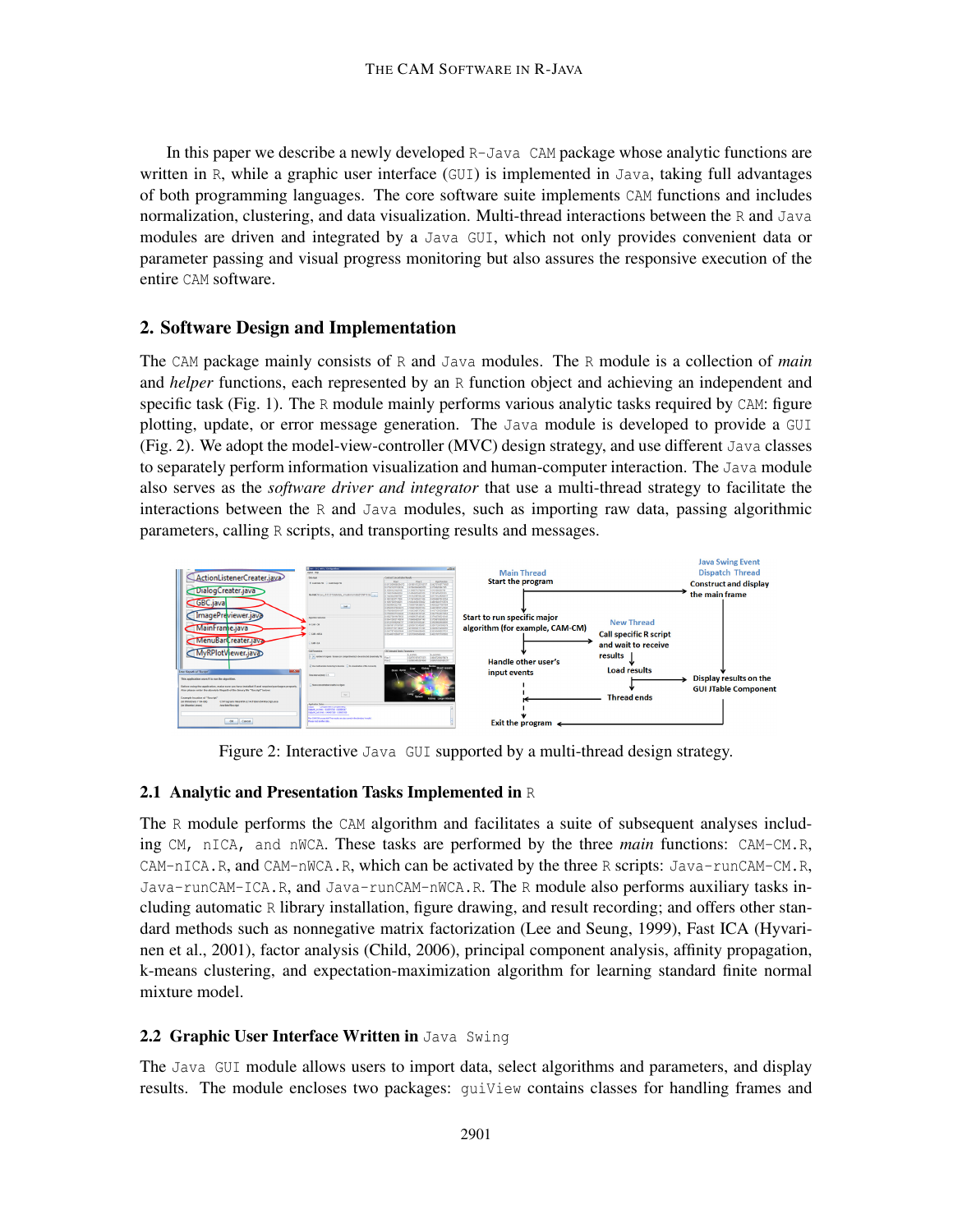

Figure 3: Application of R-Java CAM to deconvolving dynamic medical image sequence.

dialogs for managing user inputs; guiModel contains classes for representing result data sets and for interacting with the R script caller. Packaged as one jar file, the GUI module runs automatically.

#### 2.3 Functional Interaction Between R and Java

We adopt the open-source program RCaller (http://code.google.com/p/rcaller) to implement the interaction between R and Java modules (Fig. 2), supported by explicitly designed R scripts such as Java-runCAM-CM.R. Specifically, five featured Java classes are introduced to interact with R for importing data or parameters, running algorithms, passing on or recording results, displaying figures, and handing over error messages. The examples of these classes include guiModel.MyRCaller.java, guiModel.MyRCaller.readResults(), and guiView.MyRPlotViewer.

## 3. Case Studies and Experimental Results

The CAM package has been successfully applied to various data types. Using dynamic contrastenhanced magnetic resonance imaging data set of an advanced breast cancer case (Chen, et al., 2011b), "double click" (or command lines under Ubuntu) activated execution of CAM-Java. jar reveals two biologically interpretable vascular compartments with distinct kinetic patterns: fast clearance in the peripheral "rim" and slow clearance in the inner "core". These outcomes are consistent with previously reported intratumor heterogeneity (Fig. 3). Angiogenesis is essential to tumor development beyond 1-2mm<sup>3</sup>. It has been widely observed that active angiogenesis is often observed in advanced breast tumors occurring in the peripheral "rim" with co-occurrence of inner-core hypoxia. This pattern is largely due to the defective endothelial barrier function and outgrowth blood supply. In another application to natural image mixtures, CAM algorithm successfully recovered the source images in a large number of trials (see Users Manual).

#### 4. Summary and Acknowledgements

We have developed a R-Java CAM package for blindly separating mixed nonnegative sources. The open-source cross-platform software is easy-to-use and effective, validated in several real-world applications leading to plausible scientific discoveries. The software is freely downloadable from http://mloss.org/software/view/437/. We intend to maintain and support this package in the future. This work was supported in part by the US National Institutes of Health under Grants CA109872, CA 100970, and NS29525. We thank T.H. Chan, F.Y. Wang, Y. Zhu, and D.J. Miller for technical discussions.